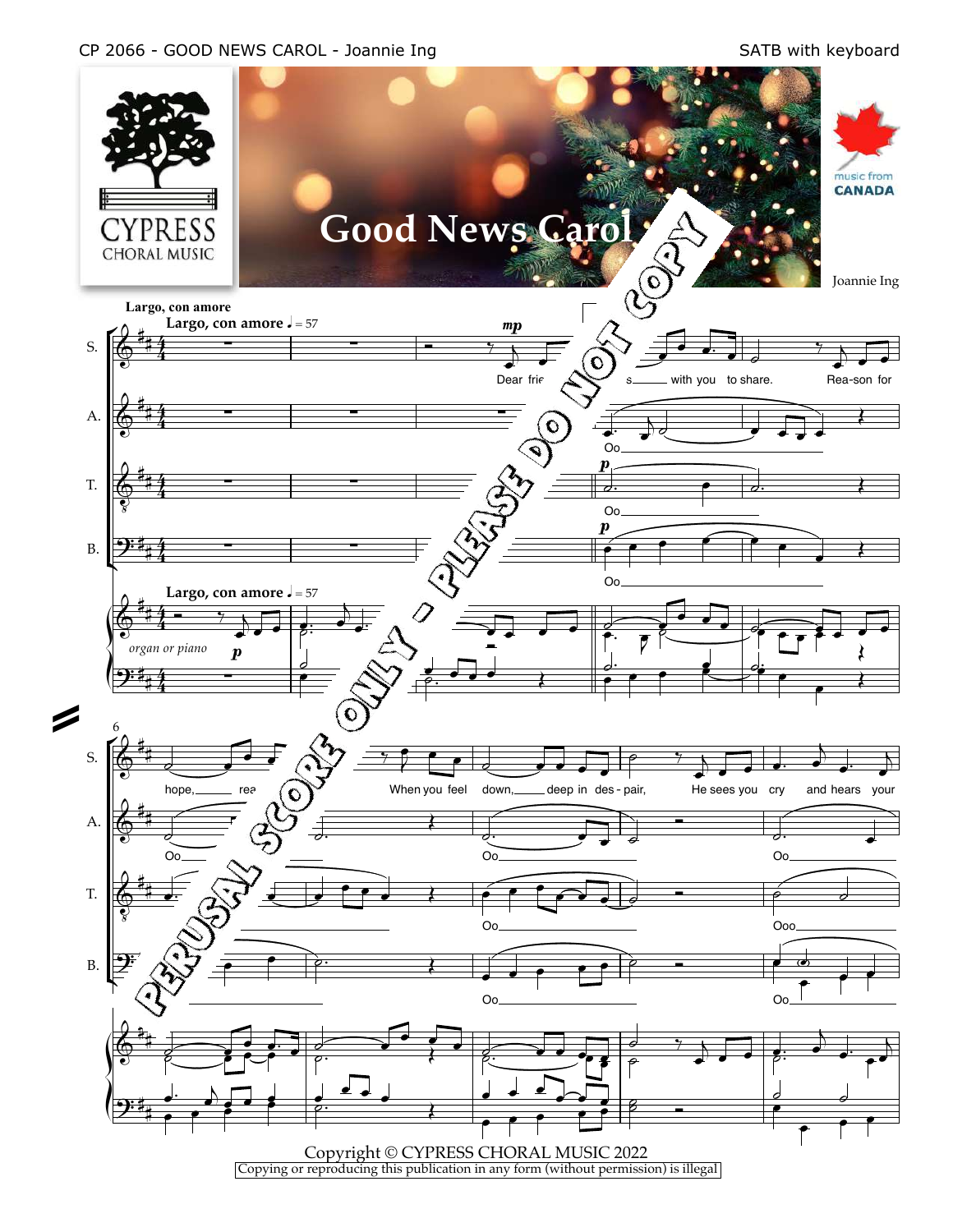

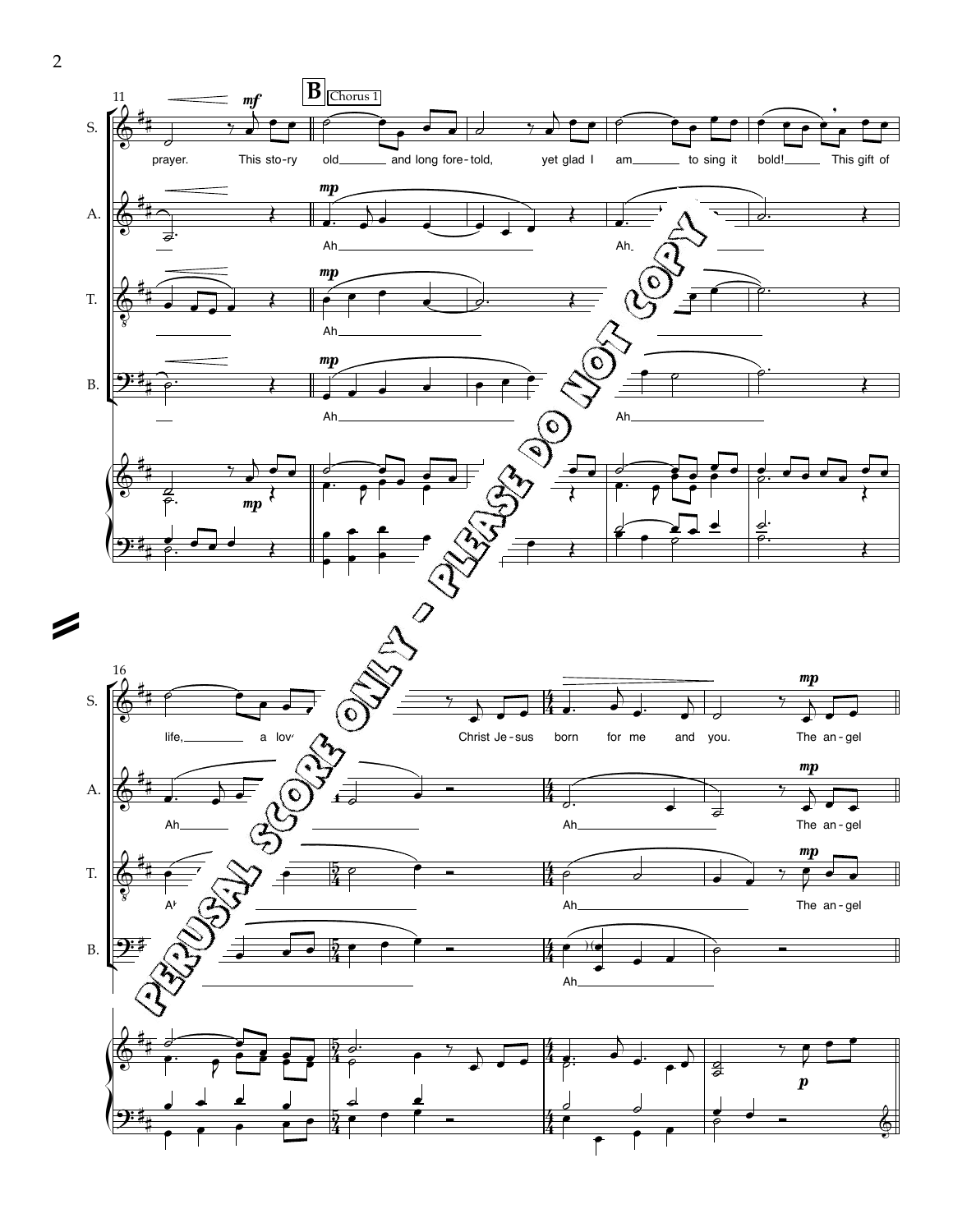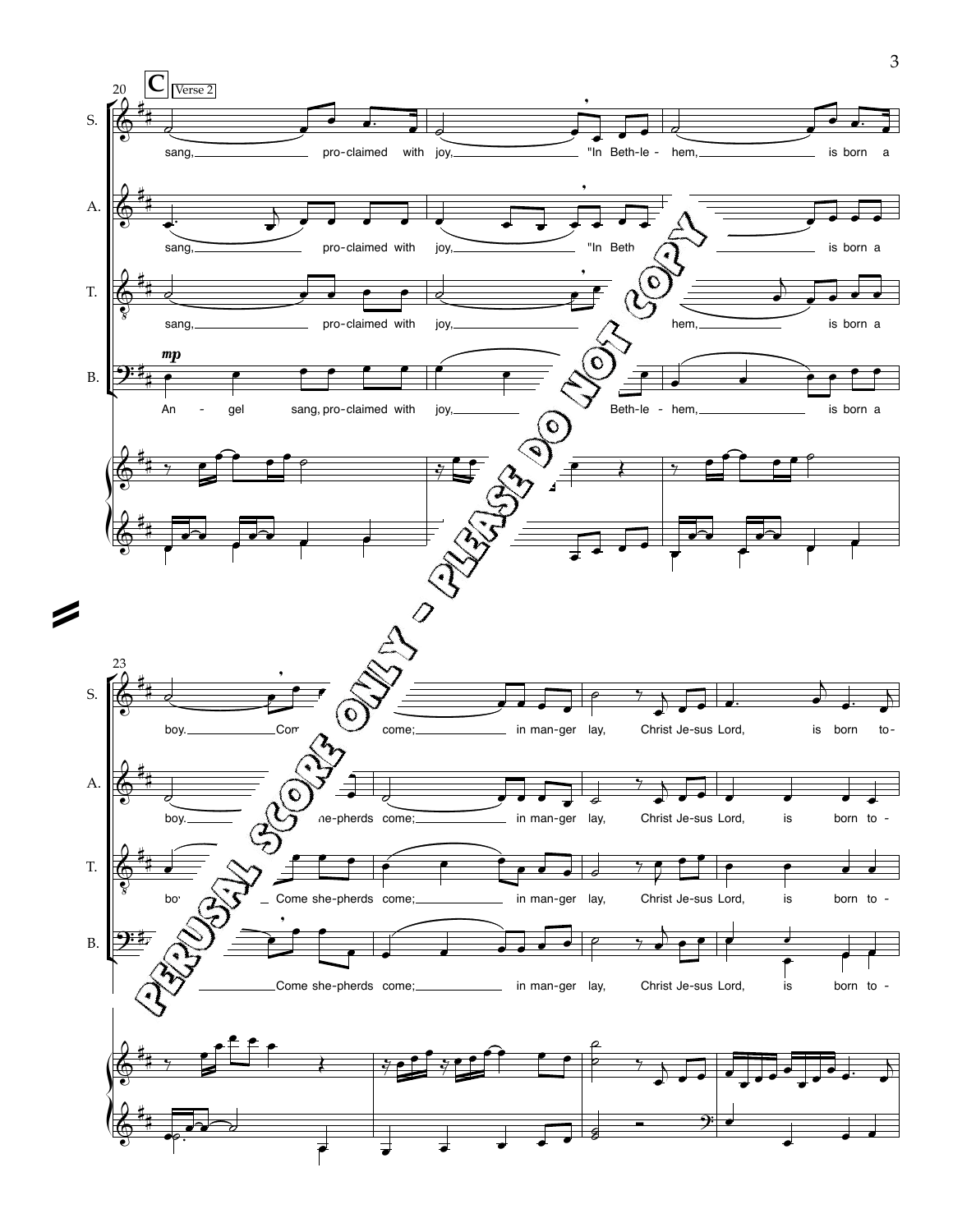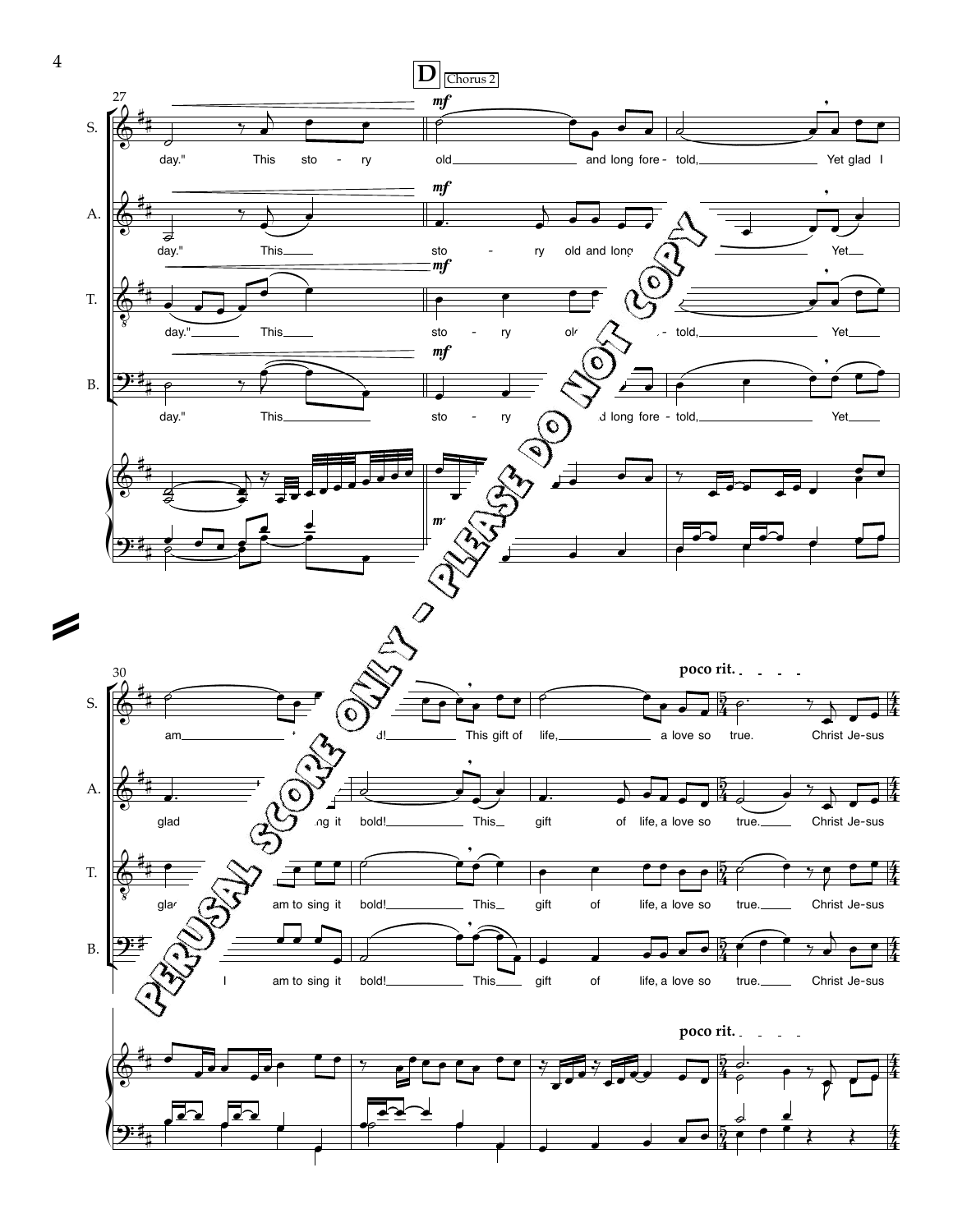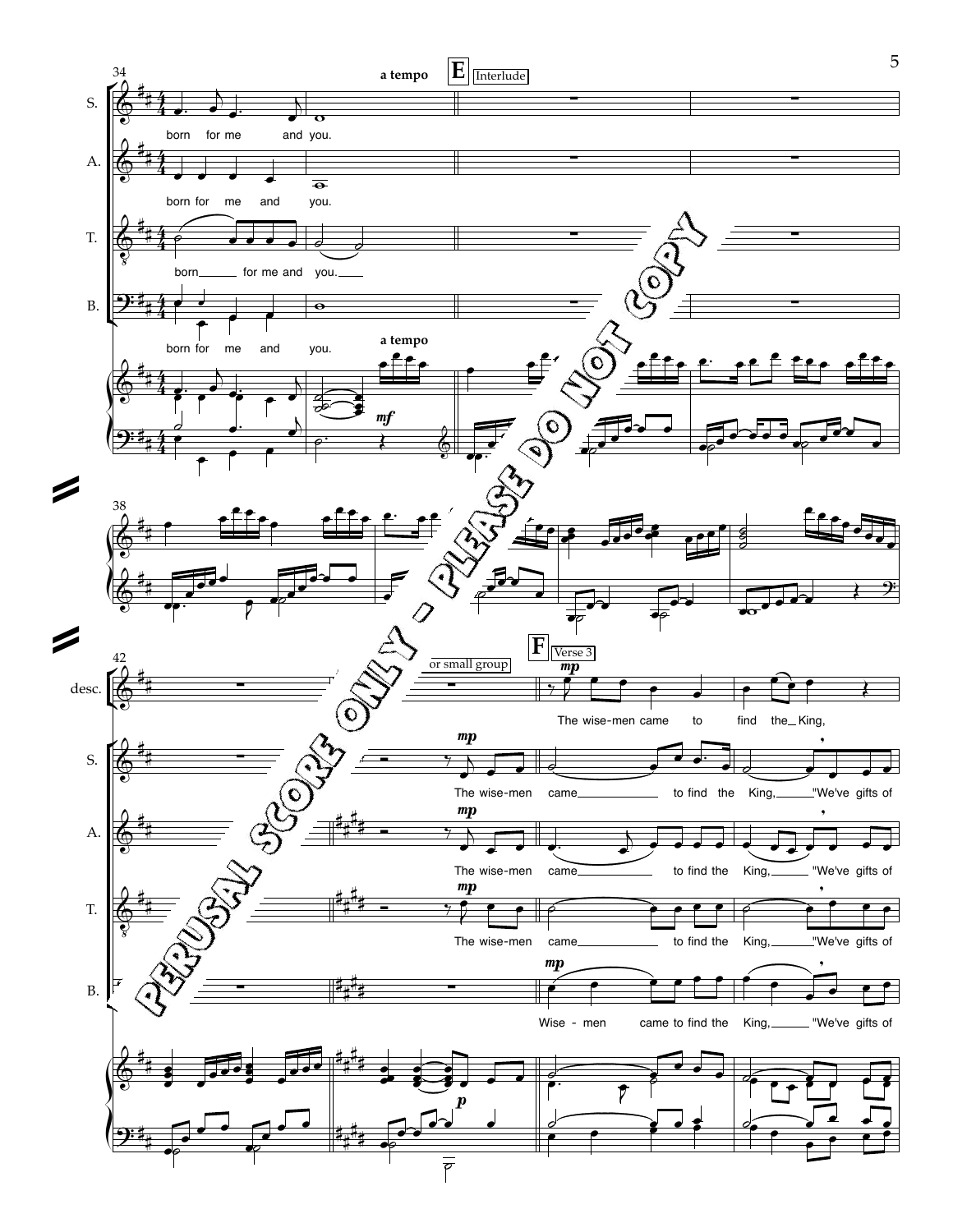

6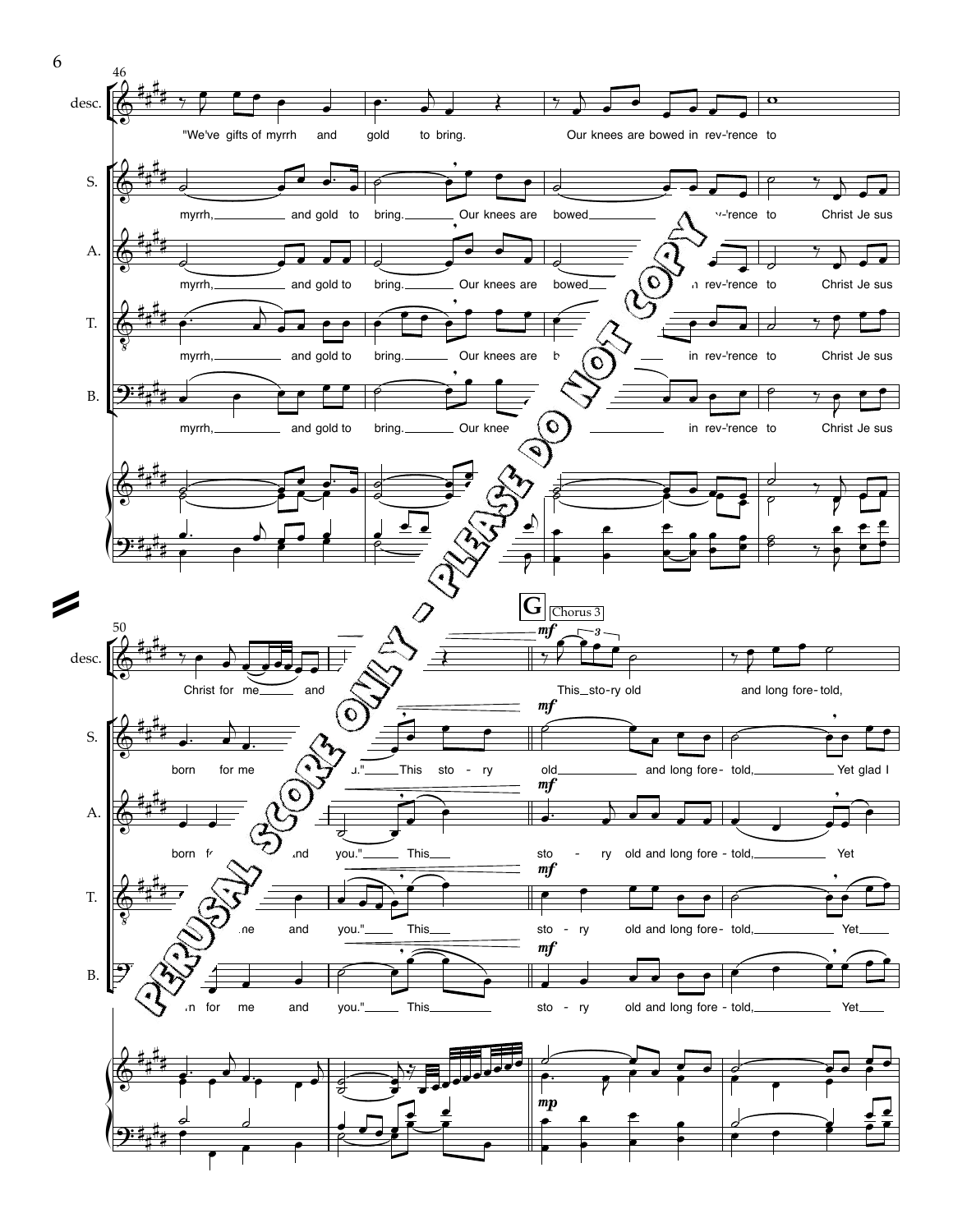